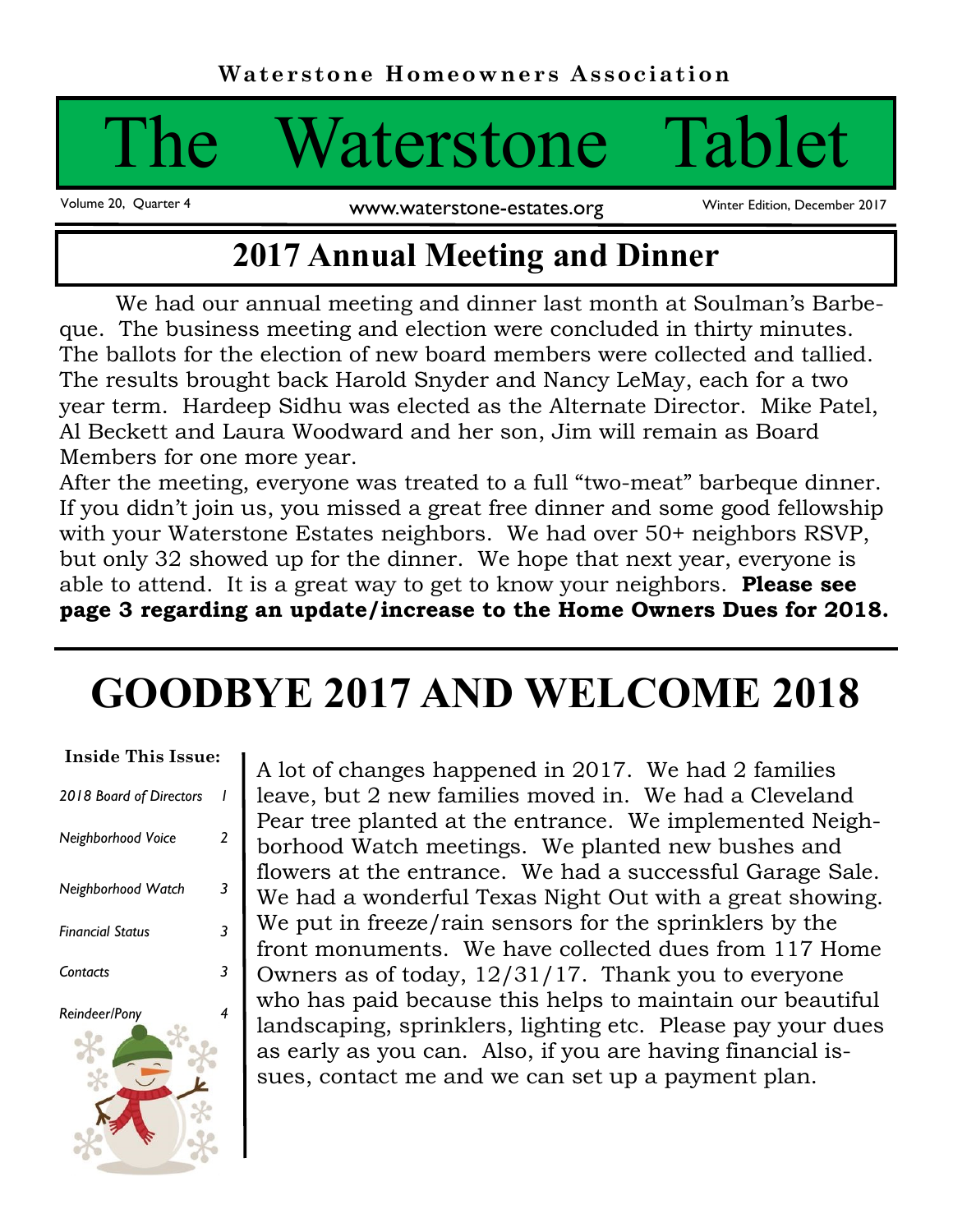## THE WATERSTONE TABLET **Example 2** Page 2

#### **Board Meetings**

Meetings of the Board of Directors are scheduled for the last Monday of each month at 7:00pm. Meetings are held at Grandy's on the north I-30 service road. Notices for these meetings are posted near the entrance to Waterstone Estates. Property owners are welcome.

#### **Full-Color** *Waterstone Tablet* **Newsletters**

To see our full-color newsletters, go to: **www.waterstone-estates.org.**

#### **Neighborhood Watch**

Diane and Lupe Gonzales, Neighborhood Watch Directors, have informed me that they will be having more neighborhood meetings regarding safety in our neighborhood, home improvement, professionals to guide us in making decisions regarding our homes and lives. I will keep everyone updated on dates/ times and meeting topics. (Below is Lupe's email). lupeg71@gmail.com



# **A few reminders**

Please remember to tie up your trash/recycle bags when you leave them at the street on Tuesdays and Fridays. As you all are aware, we have some windy days in Rockwall, especially on trash pick up days.

Also, remember to pick up after your furry companions (cats and dogs). Bring an empty bag with you when you take your dog/cat for a walk. It is your responsibility and it's a neighborly thing to do!!!

Please be aware of the speed limit signs in our neighborhood. We have small children who ride their bikes and play in their yards. We also have many people who like to walk the neighborhood. There are a few cars who drive in the neighborhood going at least 10-15 mph over the speed limit. SLOW DOWN PLEASE. It's the law.

Please feel free to attend any of the Board Meetings. They are held the last Monday of the month at 7:00 pm at Grandy's. We would love to see you there, I will announce the meetings to the entire neighborhood the morning of the day the meeting will take place.



**The next** *Waterstone Tablet* **is due in March 2018**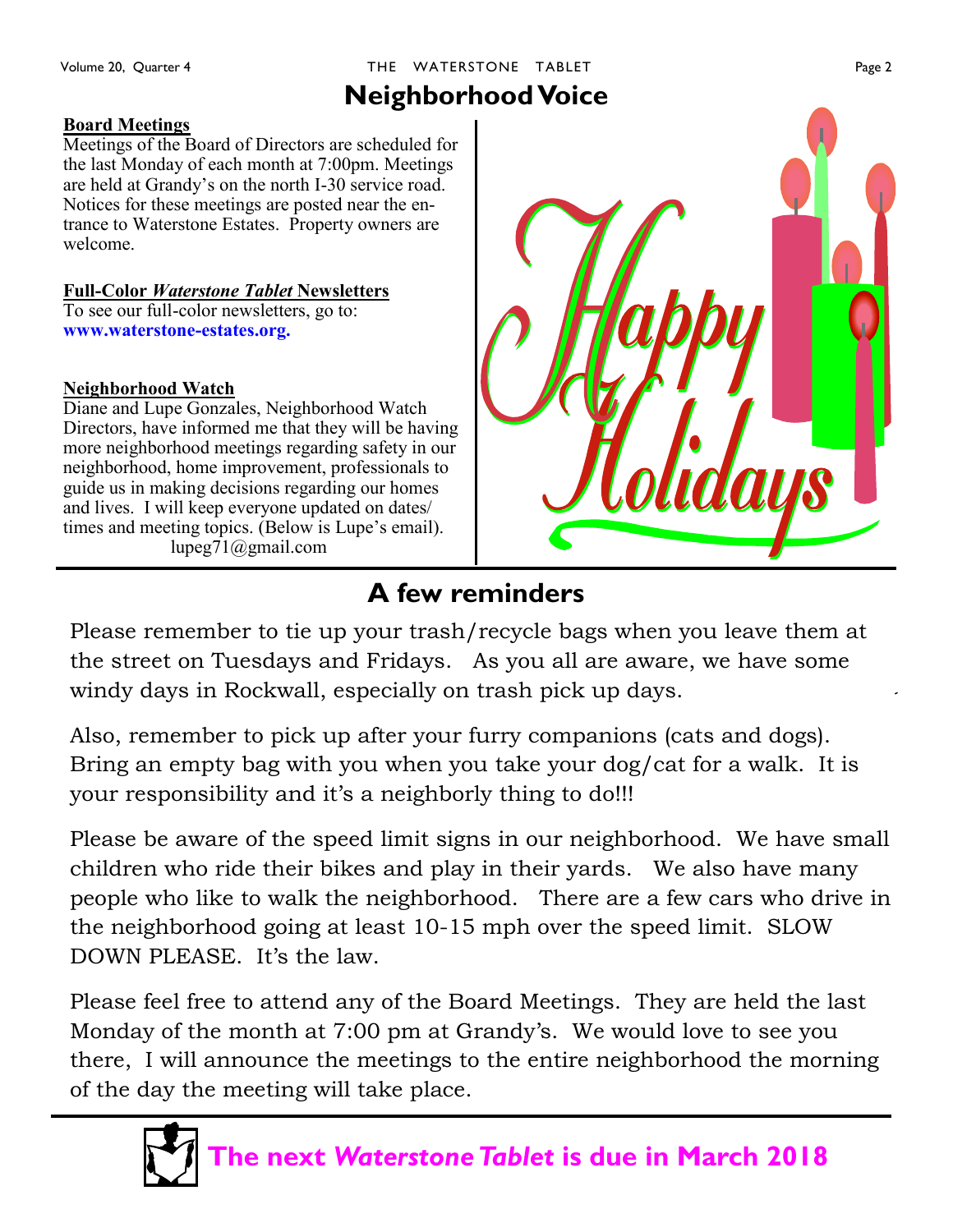# **Correction to the Financial Report that was mailed to every homeowner on October 31, 2017.**

At the Annual Meeting that was held Thursday, November 16, 2017, the Board of Directors decided to increase the Home Owner dues from \$162.00 per year to \$170.00 per year. The Board has not requested an increase in the assessments in 3 years. It was needed because the yearly expense is approx. the same amount that is brought in by the annual dues. We need to have some reserves in case we need to hire a lawyer for the road connection issue, for the sprinkler repair at the easement by the pond, or the painting of the fence along Yellowjacket Lane The \$8.00 increase will bring our annual dues collection from \$19,764.00 to \$20,740.00.



### **Maintenance Fund Status** (As Of November 30, 2017)

| 2017 Budget | 2017 Received | Spent     | <b>Bank Balance</b> | Reserves | Total Cash Available |
|-------------|---------------|-----------|---------------------|----------|----------------------|
| \$19,451.   | \$20,633.     | \$17,371. | \$5,641.            | \$8,000  | \$13,641.            |

| The Waterstone Estates Board of Directors |                                |                        |
|-------------------------------------------|--------------------------------|------------------------|
| Al Beckett                                | 1515 Murphy Drive              |                        |
| Harold Snyder                             | 1519 Murphy Drive 972-722-2651 | haroldlsj $@$ aol.com  |
| Nancy LeMay                               | 1511 Murphy Drive              |                        |
| Mike Patel                                | 335 Julian Drive               |                        |
| Laura and Jim Woodward                    | 123JulianDrive                 |                        |
| <b>Volunteer Positions</b>                |                                |                        |
| Diane Gonzales, Treasurer                 | 115 Julian Drive               |                        |
| Don Shipp, Webmaster                      | 202 Julian Drive               |                        |
| <b>Business Manager</b>                   |                                |                        |
| Rebecca Jonczak                           | 1530 Murphy Drive 214-803-1709 | whoarockwall@gmail.com |
|                                           |                                |                        |